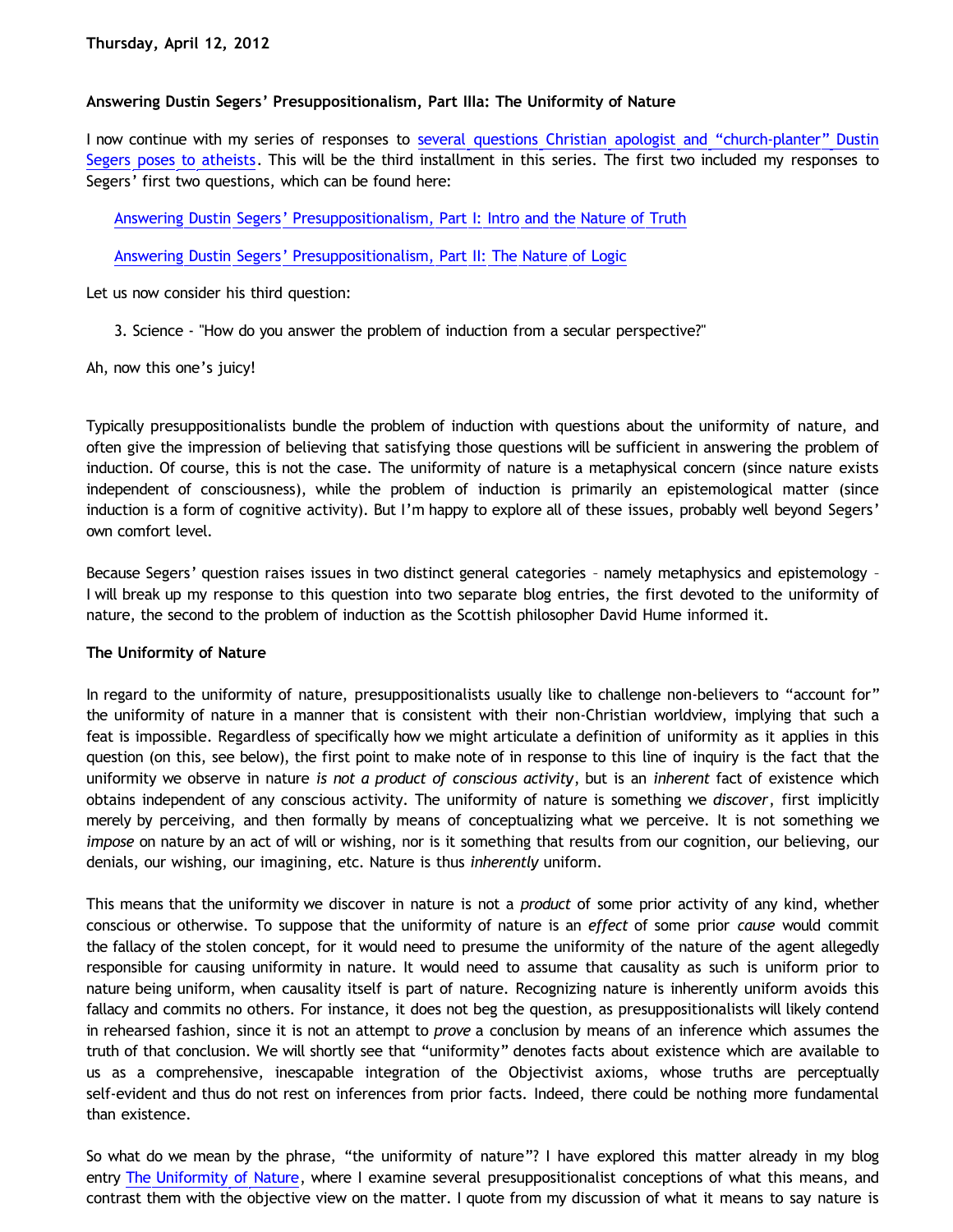uniform:

Peikoff explains what is meant by the concept 'nature' as follows:

What is nature? Nature is existence—the sum of that which is. It is usually called "nature" when we think of it as a system of interconnected, interacting entities governed by law. So "nature" really means the universe of entities acting and interacting in accordance with their identities. ([The](http://aynrandlexicon.com/lexicon/nature.html) [Philosophy of Objectivism, \(1976\) Lecture 2](http://aynrandlexicon.com/lexicon/nature.html))

"Nature is existence," says Peikoff. And he is right to say this. The *uniformity* of nature, then, is existence being itself. As Rand succinctly put it, "Existence is Identity" (*Atlas Shrugged*, [Galt's Speech](http://jvwisdom.com/jv/joint-venture-videos/john-galt-speech.html)). Nature is uniform with itself, since to exist is for something to be itself. If A exists, it must be A.

The uniformity of nature, then, is essentially the applicability of the axiom of existence to all of reality *and* the absolute (i.e., exceptionless) concurrence of identity with existence. Both of these aspects of the uniformity of nature are undeniable – that is, they cannot be denied without contradicting oneself. Since reality *is* the realm of existence, the axiom of existence necessarily applies to *all* of reality. Since reality is the realm of *existence*, existence and reality are concurrent *absolutely* - i.e., without exception.

Since to exist is to be something, if something exists, it is itself, it has identity, it has a nature. There's nothing to gain by appealing to non-existence to "explain" the uniformity of nature, since there is no "non-existence" to appeal to in the first place. As Objectivism puts it, "existence exists – and only existence exists" (Leonard Peikoff, "The Analytic-Synthetic Dichotomy," *Introduction to Objectivist Epistemology*, p. 109).

Contrast this view with that espoused by the Christian worldview. Christianity, to the extent that it can be said to affirm the uniformity of nature, makes the uniformity of nature out to be a *product of conscious activity*. Some act of consciousness is said to be responsible for putting the uniformity we observe into nature; without that conscious activity, nature would be an unpredictable realm of random chaos.

Dustin Segers' own fellow apologist, Sye Ten Bruggencate, has affirmed this view explicitly, namely that the uniformity of nature is a product of conscious activity. On the blog [An Atheist Viewpoint](http://anatheistviewpoint.blogspot.com/2011/11/were-still-waiting-for-sye-to-answer.html), I had asked Bruggencate the following question:

Do you think the uniformity of nature is caused by some form of conscious activity? Yes or no?

In response to this question, Bruggencate offered a terse, affirming answer:

Yes

When apologists raise the uniformity of nature as a debating point, it is important to get them to clarify from the outset whether or not they think the uniformity we observe in nature is a product of conscious action. It's quite possible that apologists have not considered the matter from this explicit perspective before, so they may be reluctant to give an answer without hesitation or equivocation, especially if they sense the obvious subjectivism of such a position. (Indeed, Bruggencate resisted answering this question for quite a while before giving his syllable-deficient response.)

The difference between the Objectivist view and the Christian view on the uniformity of nature, then, is the difference between objectivity and subjectivism. Objectivism affirms an explicitly objective view of the uniformity of nature, making it unequivocally clear that the uniformity we observe in nature is not a product of conscious activity, but in fact is an inherent aspect of reality which obtains independent of any action of consciousness. Opposed to this view is that represented by Christianity, which explicitly bases the uniformity of nature on the conscious activity of some knowing subject, albeit one which is accessible only by the imagination. In other words, some *subject* of awareness is thought to hold metaphysical primacy over nature such that nature will be uniform so long as the subject wills it. Hence the Christian view of the uniformity of nature is a form of *subjectivism*.

It is hard to see how presuppositionalists could think that they might make apologetic gains by raising the uniformity of nature as a debating point, unless they either never thought about their position explicitly, or they hope their non-believing opponents would not raise the question of whether or not nature's uniformity obtains independent of conscious activity. Curiously, while it is indisputable that the assumption that nature's uniformity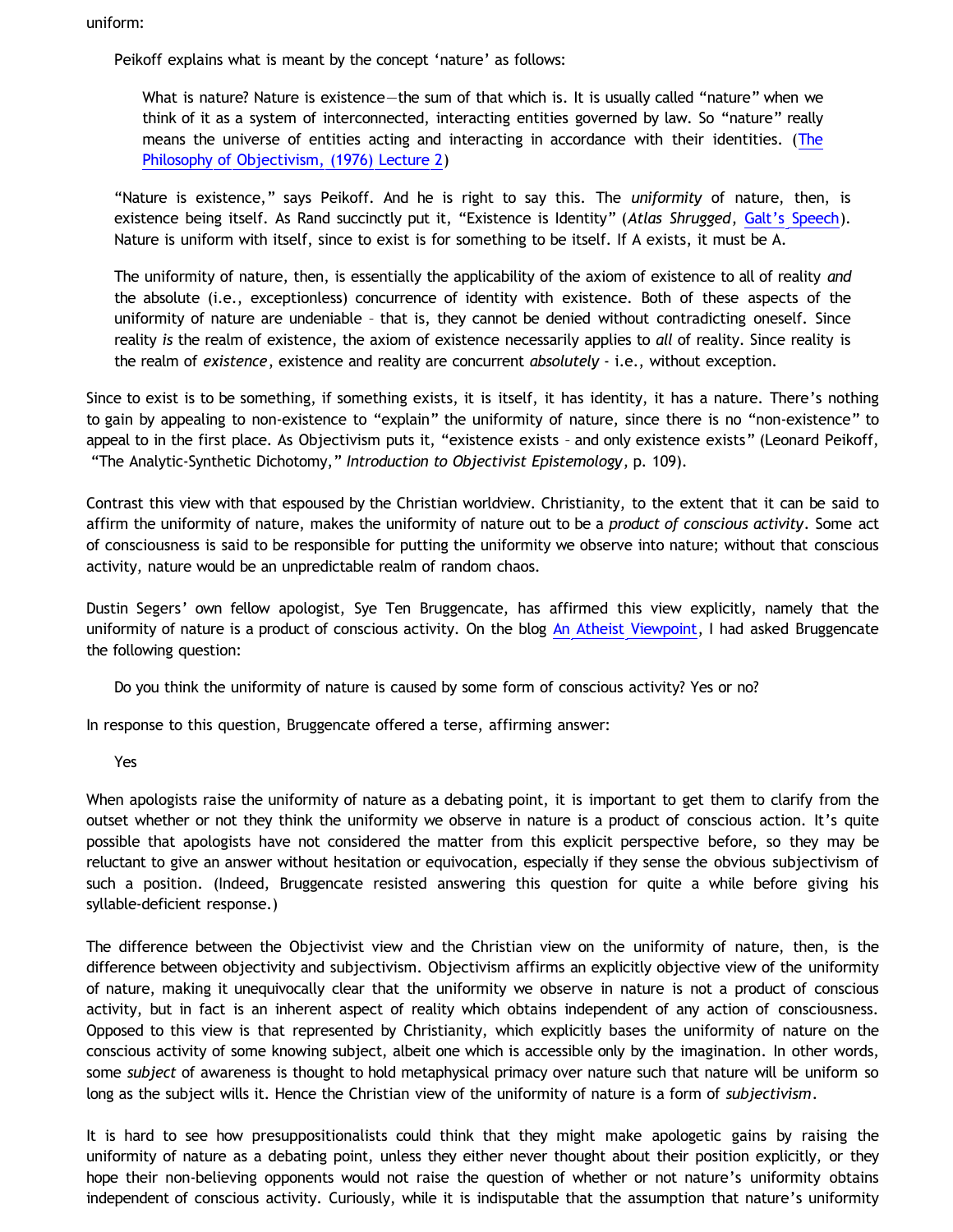is a product of some act of will is indeed lurking amongst the underlying presuppositions of the apologist's overall worldview, defenders of the Christian worldview present no arguments to validate this assumption. But we should not doubt for a second that this assumption is present in their position, and that this view is expressed in the Christian bible.

In *Pushing the Antithesis* (p. 195), Greg Bahnsen cites three verses from the New Testament to document the biblical view of the uniformity of nature. They are: Ephesians 1:11, Colossians 1:16-17, and Hebrews 1:3. "These verses," says Bahnsen, "account for the uniformity of nature" (thus giving us an example of what passes for an " account" among presuppositionalists).

Here they are in their full glory:

Ephesians 1:11: "in whom also we were made a heritage, having been foreordained according to the purpose of him who worketh all things after the counsel of his will;"

Colossians 1:16-17: "[16] for in him were all things created, in the heavens and upon the earth, things visible and things invisible, whether thrones or dominions or principalities or powers; all things have been created through him, and unto him; [17] and he is before all things, and in him all things hold together."

Hebrews 1:3: "who being the effulgence of his glory, and the very image of his substance, and upholding all things by the word of his power, when he had made purification of sins, sat down on the right hand of the Majesty on high;"

Bahnsen focuses on certain elements embedded within these verses (while the verses from both Ephesians and Colossians are themselves embedded in massive run-on sentences that would make the most laidback writing teacher blush with embarrassment). These elements are basically phrases stated in passing which assert the Christian god's guiding hand behind the workings of the universe, characterizing the Christian god as a micromanager busily toiling over every detail of every aspect of the "created realm," making sure all outcomes conform to its ultimate desires. Thus the Christian god is likened to [a cartoonist](http://katholon.com/Cartoon_Universe_of_Christianity.htm) creating a zany world of appearances and bizarre happenings, or a voyeuristic computer programmer controlling enormously complex simulation software a la *The Matrix* movie franchise.

The passages' dependence on the reader's imagination is thick throughout, since of course no one can actually witness the Christian god "upholding" or "sustaining" the uniformity which we do witness in nature. We have to imagine it in order to think it, and so this imagining would have to come before one could try to believe it. But either this does not bother Christians, or they simply do not realize that their faith is seated firmly in the fantasies of an active imagination.

The authors of these passages want to cover all bases, and therefore make sure their god's relationship to what believers confessionally call "the created realm" is characterized in terms of a variety of orientations, including temporal, proximal, purposive and internal relations. For instance, according to the passage which Bahnsen quotes from Colossians, the believer is to imagine that "all things have been created through" the Christian god, "in" the Christian god, and also "unto" it; that the Christian god's "Son" is "before all things" and that "all things hold together" in this being. Bahnsen likewise puts great stock in the Ephesians passage, which holds that the Christian god (as "Christ") "worketh all things after the counsel of his will." The Hebrews verse makes similarly explicit overture to the primacy of the will of the Christian god over the realm of facts, stating that its abilities include " upholding all things by the word of his power."

So there is biblical evidence after all that the Christian worldview characterizes the uniformity of nature as, at the very least, a product of the Christian god's conscious activity.

It is at times unclear whether or not presuppositionalists think we can discover their god's "sustaining" activity in imposing uniformity on nature through observing nature itself (so-called "general revelation") or specifically by appeal to "Scripture." Brian Knapp, for instance, in his paper titled "Induction and the Unbeliever," makes the following point for presuppositional apologetics:

…consider the case where we accept the Bible's teaching on God as creator and sustainer, but choose to leave out God's desire to reveal himself to us through his creation. In this case, although the universe has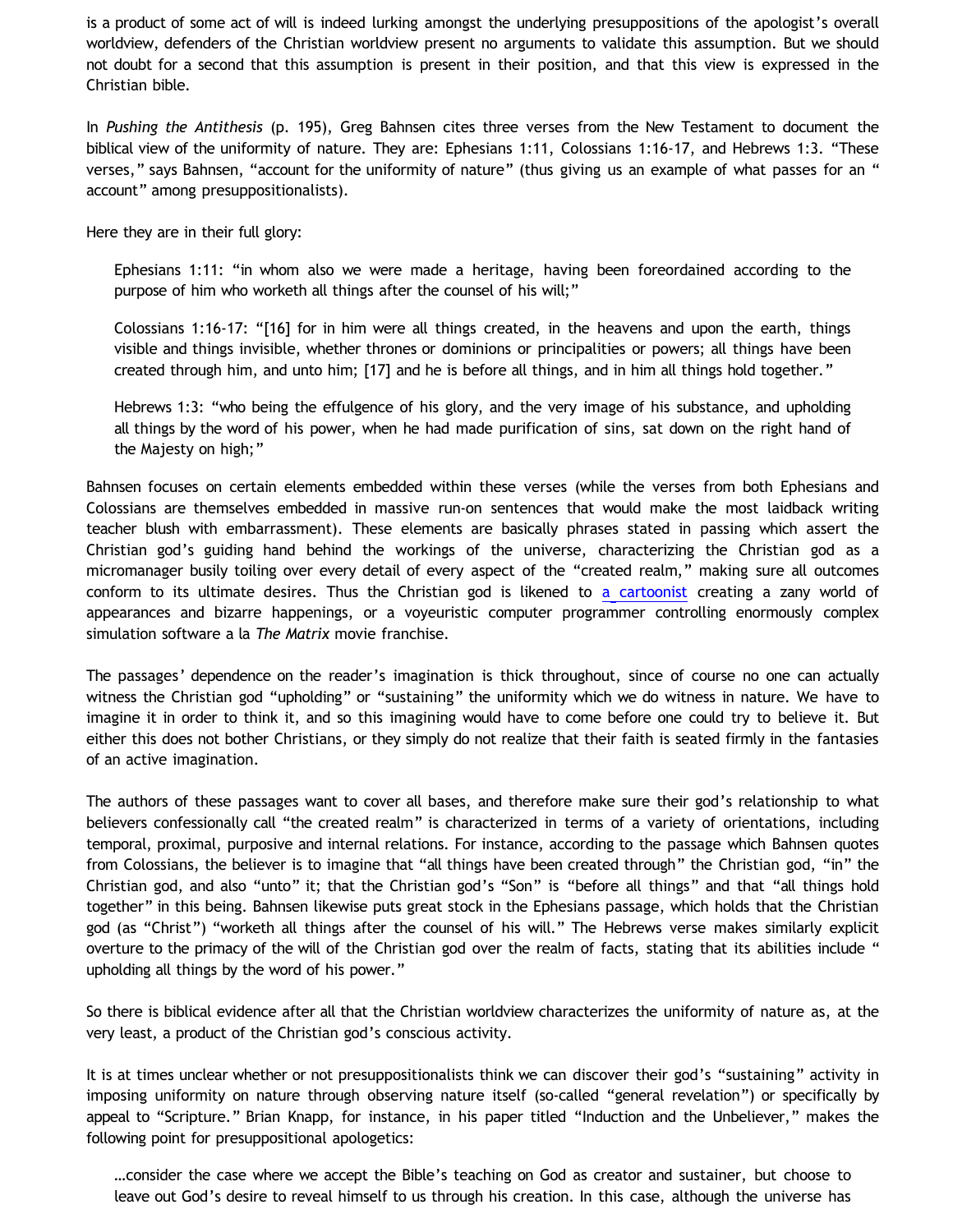been created and sustained in a uniform manner, there would be no reason to think that we could ever know this fact. It is only by presupposing all that the Bible has to say about God, ourselves, the universe around us, and how they all interrelate that we have a meaningful answer to the problem at hand. (*The Portable Presuppositionalist*, p. 133)

This proposal leaves the matter rather ambiguous whether or not the author thinks we can discover facts in the universe, apart from the influence of "Scripture," which point to its observed uniformity originating in the activity of a supernatural consciousness. On the one hand, Knapp refers to his god's "desire to reveal himself to us through his creation" – which implies he believes that we might be able to make such discoveries about the uniformity of nature being a product of conscious activity by looking at nature apart from the influence of biblical texts (since " his creation" presumably refers to nature itself). On the other hand, what Knapp's scenario involves "leaving out" is this alleged "desire" on the part of his god "to reveal" itself to human beings, and yet it is out of "the Bible's teaching on God as creator and sustainer" that Knapp's proposal for consideration has us "leave" that alleged desire "out." In other words, where would one learn about this "desire" allegedly belonging to the Christian god to reveal itself to human thinkers, if not in the bible ("Scripture") itself? Although ambiguous statements like this are not uncommon, it does after mulling them around indeed seem that even presuppositionalists themselves would concede that it would not be possible to infer the existence of a supernatural agent "sustaining" the uniformity of nature through some mental process apart from the suggestions and influence of the Christian storybook.

In any case, since on the Christian view, nature is not *inherently* uniform, it leaves us with the only possible supposition on the matter: *according to Christianity, nature is not actually uniform to begin with*. On the Christian view, the natural realm is essentially formless, identity-less, nature-less, and consequently it requires some magic consciousness to come along and give it form, identity, nature, essentially by [wishing.](http://bahnsenburner.blogspot.com/2006/12/wishing-and-christian-deity.html) This conscious being is imagined as having the power to make its wishes automatically become fact, and believers will not allow any supposition which suggests that its wishful powers are constrained in any manner against this by some external factor which limits its activity. The size, shape and nature of the universe are the result of unbridled supernatural whim let loose on it.

But let's step back a bit and widen our lens here. Note that Christians who raise the question of the uniformity of nature imply that they believe nature really is uniform, and go on to assert that "only" the Christian worldview can "account for" this, namely by assuming that nature is not inherently uniform and by asserting that their god consciously imposes uniformity on nature by some mysterious power of will. When [asked whether or not he thinks](http://anatheistviewpoint.blogspot.com/2011/11/were-still-waiting-for-sye-to-answer.html) [the universe is](http://anatheistviewpoint.blogspot.com/2011/11/were-still-waiting-for-sye-to-answer.html) ["truly uniform,"](http://anatheistviewpoint.blogspot.com/2011/11/were-still-waiting-for-sye-to-answer.html) for instance, Sye Ten Bruggencate answered with an unqualified "Yes." Of course, by affirming that the universe is "truly uniform," Bruggencate implies that it is *absolutely* uniform, unless of course he rejects the view that truth is absolute. I'm glad this isn't my problem!

At any rate, that nature is initially presumed by the general populace to be uniform in the first place, is vital to the presuppositionalist approach of challenging the non-believer to account for the presuppositions of science, since non-believers frequently appeal to science in defense of their atheism. The presuppositionalist seeks to execute a controlled demolition of the very ground upon which non-believers build their worldview and from which they criticize the religious view of the world. In this way they are essentially out to destroy the non-believer's foundations of thought, regardless of what they may be (whether or not those foundations are *true* is not a concern for the apologist; they are assumed to be false by virtue of the non-believer's rejection of Christianity, or if their truth is granted, they are said to point to Christianity and are only being "borrowed" by the non-Christian) in order to create a vacuum in the non-believer's cognition into which the apologist can insert his god-belief as the element that's been missing all along.

And indeed, presuppositionalists acknowledge the dependence of science on the uniformity of nature. Greg Bahnsen, for instance, tells us:

Science is absolutely dependent upon this uniformity because without it we could not infer from past events what we can expect under like circumstances in the future. Physical science absolutely requires the ability to predict the future action of material entities. Scientific experimentation, theorizing, and prediction would be impossible were nature non-uniform. Scientific investigation is only possible in an orderly, rational, coherent, unified system. (*Pushing the Antithesis*, p. 187)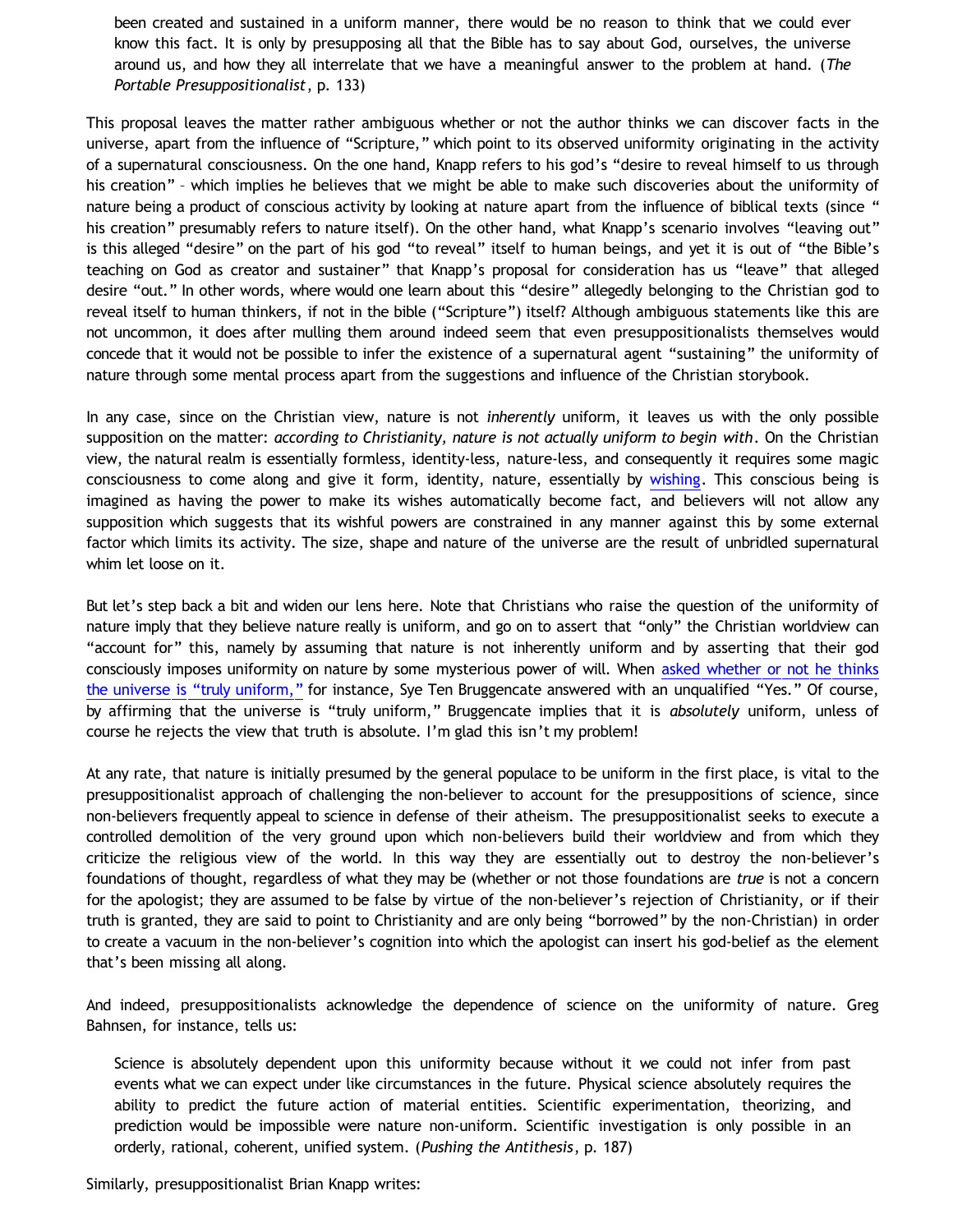Ask yourself this question: what must be true in order for inductive reasoning to be a meaningful process? What is it that is foundational to the ability to make generalizations about particular observations, and then proceed as if those generalizations have any applicability to that which is yet to be experienced?

There is at least one necessary precondition: nature must be uniform. Nature must proceed to operate according to the same laws it has operated according to in the past – laws which determine the effects which arise from a given cause or set of causes. After all, if there are no laws according to which the universe operates, then it is not reasonable to expect that any cause/effect relationship I have observed in the past will repeat itself in the future[5] since these relationship are contingent upon these very laws. (" Induction and the Unbeliever," *The Portable Presuppositionalist*, pp. 121-122)

Presuppositionalists essentially argue that the uniformity which we observe in nature is evidence of the Christian god. As Bahnsen goes on to explain:

The uniformity of nature is perfectly compatible… with the Christian worldview. The absolute, all-creating, sovereignly-governing God reveals to us in Scripture that we can count on regularities in the world. The Bible teaches us that the sun will continue to measure time for us on the earth (Gen. 1:14-19; Eccl. 1:5; Jer. 33:20), that seasons will come and go uniformly (Gen. 8:22; Ps. 74:17), that planting and harvest cycles may be expected (Jer. 5:24; Mark 4:26-29), and so forth. Because of this God-governed regularity in nature, the scientific enterprise is possible and even fruitful. (Op. cit., pp. 194-195)

These sources plainly tell us that Christians subscribe to the uniformity of nature, that science necessarily depends on nature being uniform, and that only Christianity can "account for" this. They seem to offer no word on whether or not they will allow the view that the uniformity of nature to be discoverable simply by looking at nature, or if they think one needs to consult the bible to know this in the first place.

Ironically, there seems to be little uniformity among Christians on a more fundamental matter, namely whether or not nature is uniform to begin with. The sources cited in the foregoing have consistently affirmed that nature is in fact uniform. One source affirmed that nature is *truly* uniform (implying that it is therefore *absolutely*uniform; another emphasized science's "absolute dependence" on the uniformity of nature; another affirms that nature being uniform is a "necessary precondition" for any inductive generalization; and yet another baldly states that " the uniformity of nature is perfectly compatible… with the Christian worldview."

But internet apologist Steve Hays seems to disagree with the view that Christianity holds that nature is uniform. By contrast, Hays states (referring to Christians as a whole):

We don't subscribe to the uniformity of nature. ([The problem of induction](http://triablogue.blogspot.com/2009/05/problem-of-induction.html)

Hays contrasts the uniformity of nature with "ordinary providence," which, he says, "allows for miracles." For Hays, it's not enough merely to *observe* "natural regularities." No, the Christian needs a supernatural authority to guarantee them (allowing for the exception of miracles, of course), for "that's the kind of world which God made for us to inhabit" – an allegation whose truth itself cannot be discovered by observing reality. Of course, without the uniformity of nature, where does that leave science? As we saw above, presuppositionalist guru Greg Bahnsen himself affirmed that "[s]cience is absolutely dependent upon this uniformity because without it we could not infer from past events what we can expect under like circumstances in the future" (*Pushing the Antithesis*, p. 187). So the more Christianity's explicitly subjective conception of the universe and what is commonly taken as uniformity in nature is endorsed, the more science is shown the proverbial door.

Since the uniformity of nature is pushed aside in favor of "ordinary providence" in order to "allow for miracles," it should be noted that the Christian doctrine of miracles only causes havoc with the view that nature is uniform. Greg Bahnsen tell us that

Miracles, by definition, are *rare* divine, particular interventions in nature that are appropriately called in Scripture "signs" or "wonders" due to their overriding natural law. (Op. cit., p. 187n.1)

On the Christian view, then, since miracles are a distinctive aspect of the Christian worldview ("miracles are at the heart of the Christian position" – Cornelius Van Til, *The Defense of the Faith*, p. 27; quoted in full [here](http://bahnsenburner.blogspot.com/2012/04/answering-dustin-segers.html)), natural law can be "overridden," namely by some act of consciousness (e.g., wishing, imagining, commanding, wanting, etc.). Some, like Hays, I suspect, would probably even reject this characterization, since it implies that